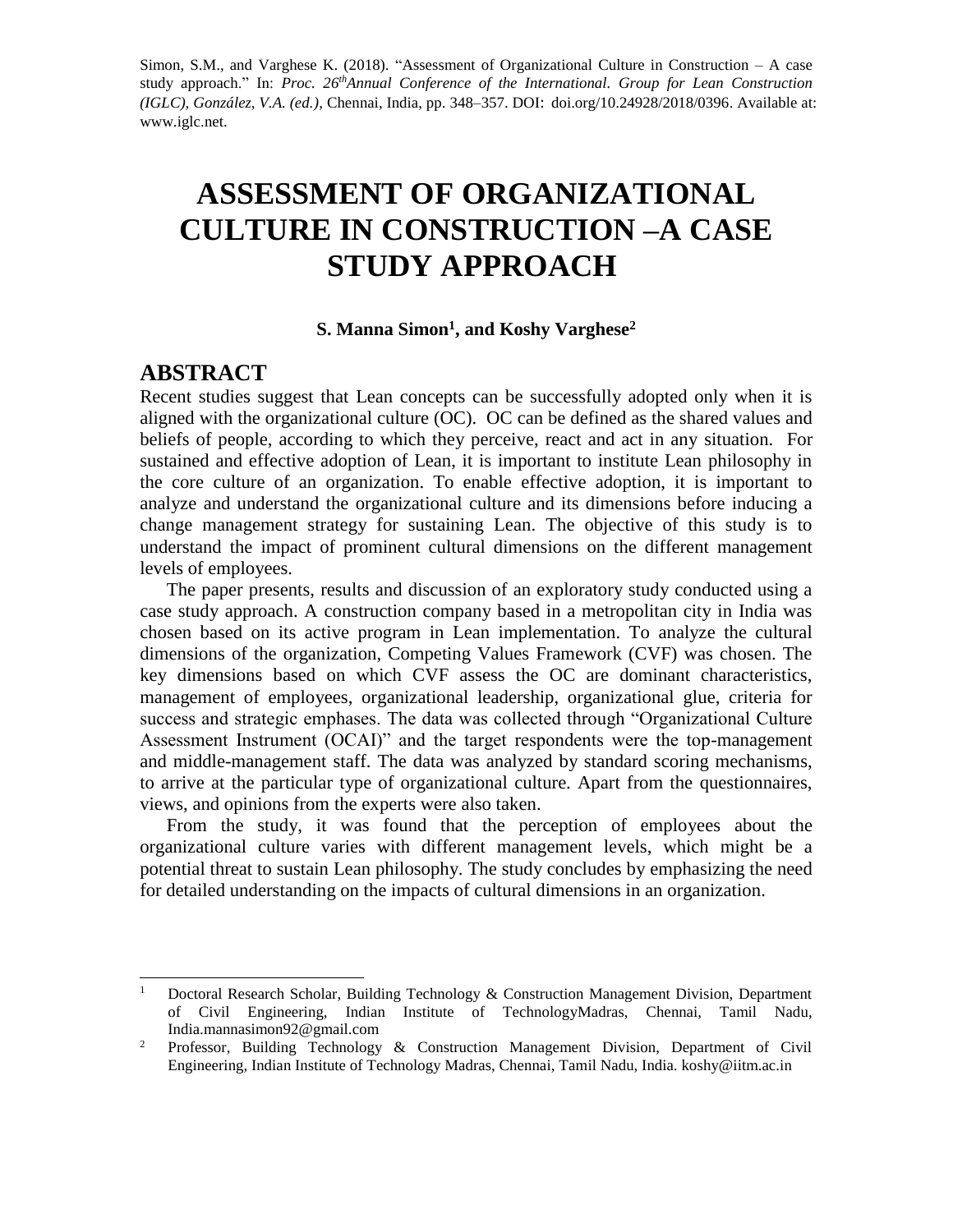# **KEYWORDS**

Change Management, Commitment, Lean Construction, Lean Culture, Organizational Culture.

# **INTRODUCTION**

After the publication of the book "The Machine that Changed the World" in the 1990's, the adoption of Lean practices, that was once confined to the automobile industry expanded to other service sectors.(Matthias Holweg 2007). Many organizations around the globe started to pilot Lean concepts in their projects. However, in the long run, most of these organizations were not able to sustain Lean concepts, as most of them tried to imitate Lean tools and techniques rather than understanding that Lean is a culture-based concept.

Lean concepts have percolated to the construction industry as "Lean Construction". Many large-scale organizations and SME's have tried adopting Lean Construction and has succeeded to some extent. Coming to the Indian context, Lean Construction has picked up in the recent years. Many large companies have tried and adopted Lean Construction. However, in the long run, these organizations are not able to sustain Lean Construction due to many reasons like hierarchical mind-set, cultural issues, lack of top management support, lack of discipline, lack of inclusiveness etc. as mentioned in the literature (Cano et al. 2015; Devaki and Jayanthi 2014; R. Jadhav et al. 2014). One of the key reason mentioned in the literature is "Culture". It can be seen that there is no alignment between the organizational culture and Lean culture. It is therefore important to align these cultures for sustaining Lean.

However, when we see the current state of the construction industry, aligning Organizational culture with Lean culture seems to be a challenge due to the inherent culture of the sector. In addition to the uniqueness of construction projects, unskilled and changing workforce, mindsets of the construction community and organizational structure disables the effective adoption of Lean construction. In this scenario, it is very important to understand the organizational culture of the construction sector and mold it in such a way that Lean construction can sustain and yield long-term benefits.

*The overall objective of this paper is to assess the organizational culture and understand the impact of cultural parameters in enabling Lean.* 

# **LITERATURE REVIEW**

The literature review has been structured in three parts. The first part gives a brief introduction to the organizational culture and different models for its assessment. The second part briefly reviews Lean culture. The third part throws light on the existing literature on organizational culture and Lean implementation and ends by identifying the gaps in the existing literature.

### **ORGANIZATIONAL CULTURE**

The term organizational culture has been defined in many ways by different management scholars. One of the widely accepted definitions of organizational culture is given by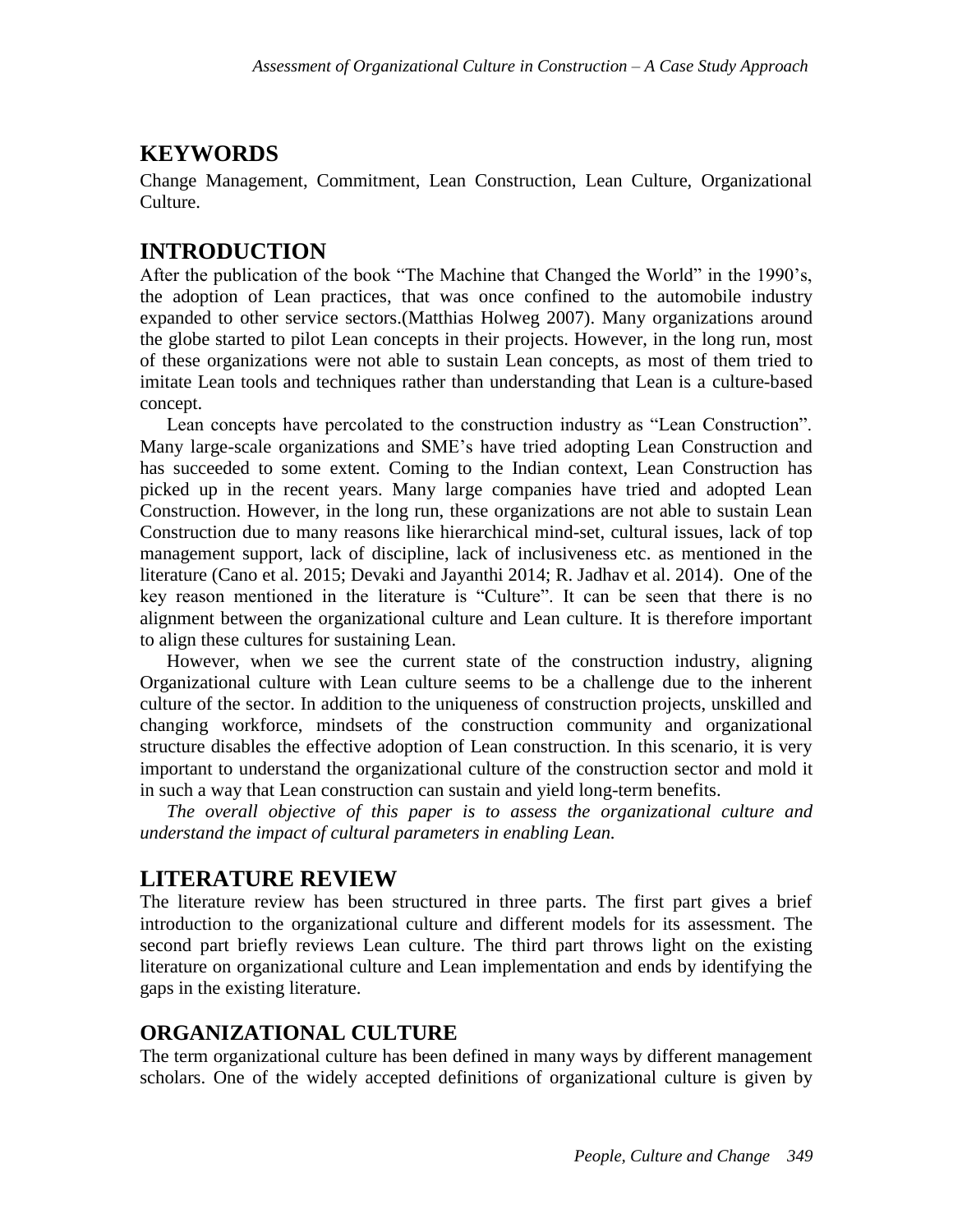Edgar Schein. He defines Organizational culture as *"a pattern of shared basic assumptions that the group has invented, discovered, or developed in learning to cope with its problem of external adaptation and internal integration and that have worked well enough to be considered valid, and therefore, to be taught to new members as the correct way to perceive, think and feel in relation to those problems".* In simple terms, organizational culture can be defined as the sharedbeliefs of a group of people, according to which they perceive, act and react. Researchers have tried to classify organizational culture through different methods and models. Some of the widely known models and methods are described below:

- **Hofstede dimensions of culture:** Hofstede states that an organizational culture and behavior is being influenced by the national and regional culture. He identified six dimensions of national culture which affects organizationalbehavior. Those six dimensions are: *Power distance* (extent to which less powerful members of an organization believe and accept that power is distributed unequally), *Uncertainty avoidance* (extent to which members can accept or avert uncertainties), *Individualism vs. collectivism* (integration of members into groups), *Masculinity vs. femininity* (extent to which members seek heroism, assertiveness or material reward instead of cooperation and quality of life), *Long term vs. short term orientation* (determines focus) and *Indulgence vs. Restraint* (it is generally the measure of happiness/gratification of getting basic needs and desires fulfilled) (Hofstede 2011; Zamanabadi 2017).
- **Daniel Denison Model:** Denison states that four dimension describes organizational culture. Those four dimensions are Mission, Adaptability, Involvement, and Consistency. *Mission*includes strategic direction, objectives, vision, and goals. *Adaptability* focuses on the customer, organizational learning, and creating a change. *Involvement* includes employee empowerment, skill building, and team orientation. *Consistency* deals with the core values, coordination, and integration. (Denison and Neale 1999)
- **Edgar Schein Model:** Schein views an organizational culture as an observer and classifies it into three: Artifacts, espoused values, and basic underlying assumptions. *Artifacts* comprise of the visible part an organization that can be seen at the surface level of an organization like mission statements, slogans, dress codes, rituals etc. *Espoused values* define the core values embedded in the organizational member like norms*. Basic underlying assumptions* comprises of elements that are not visible, nor spoken. These values exist within the organizational members unconsciously and are taken-for-granted. (Schein 2004)
- **Kim Cameron and Robert Quinn Model:** Cameron and Quinn have proposed a framework which determines the organizational culture based on the flexibility, stability, external and internal focus of an organization. This model assesses the characteristics of an organization and distinguishes it into predefined cultural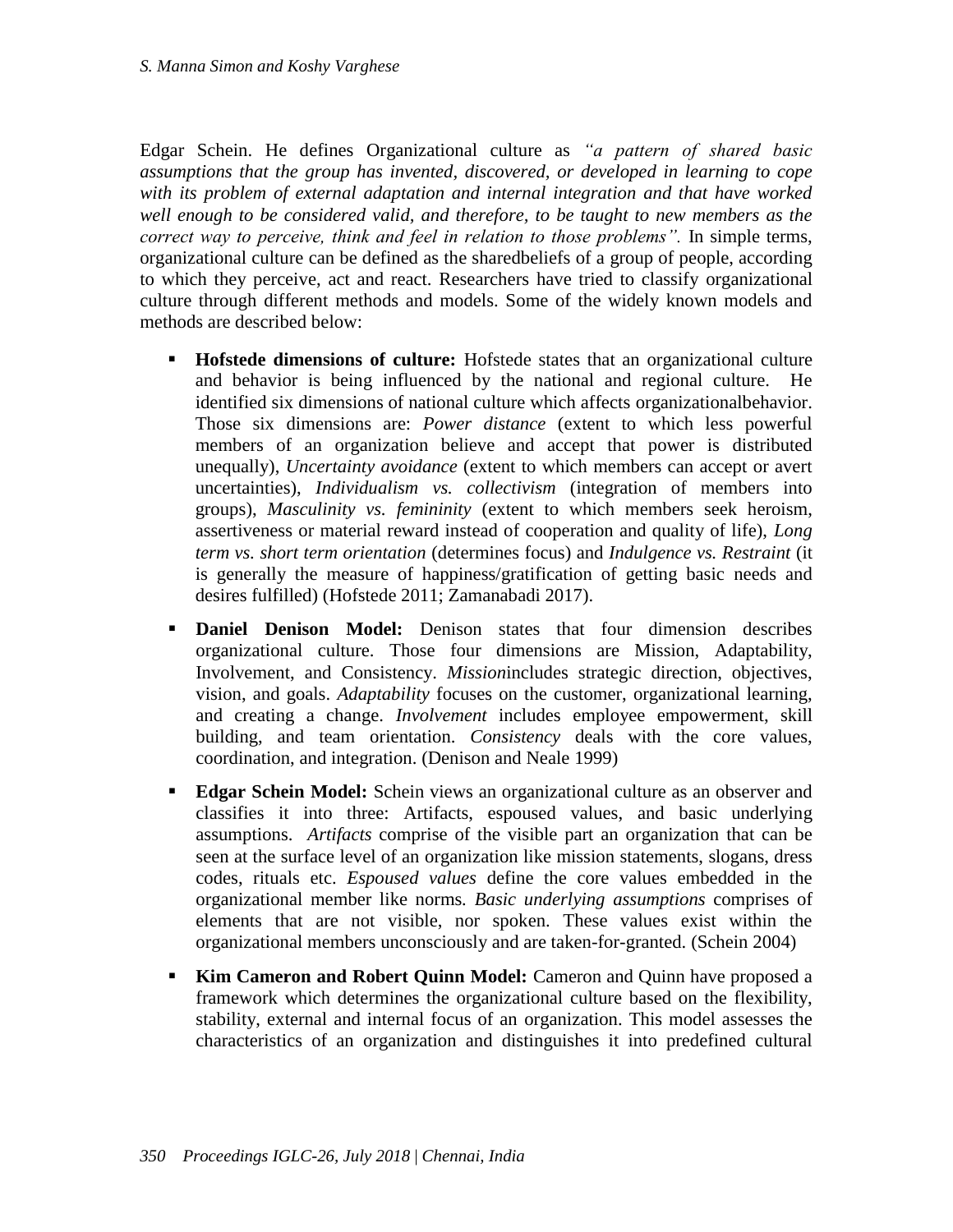groups: Clan, Market Adhocracy, andHierarchical culture. (Cameron and Quinn 2006)

Apart from the mentioned models, there are several other models available such as Gerry Johnson's model, Stanley G. Harris model, Charles Handy model etc., that assess and classifies organizational culture. However, the central focus of this study remains on strategy, dominant characteristics, organizational glue, management of employees, leadership style and criteria for success.

#### **LEAN CULTURE**

Lean can be defined as a management philosophy of continuous improvement which consists of a set of practices and processes. For effective adoption of Lean philosophy in an organization, it is very important to understand what is "Lean Culture". Liker in his book titled "Toyota Culture" says that every Toyota plant has its own unique culture, based on its locality, leadership, history, and people. However, Toyota has developed certain core principles that have to be followed by every Toyota plant regardless of the location. Toyota actually established its philosophy (Kaizen and respect for people) as the foundation and built its core principle and strategy on it. Moreover, Toyota had methods and tools to enable their principles and strategy in addition to the performance measurement and control systems. It is important to understand that Toyota is able to sustain its practices because the whole "Toyota Way" is established on its philosophy. Liker in his book "The Toyota Way" describes 14 management principles based on the 4P model: Philosophy, Process, People & Partners, and Problem solving. The 4P model emphasizes on adopting a long-term philosophy, process optimization, investing in people & partners and seeking consensus with the team members.

The whole process of adopting Lean philosophy as the building stone of an organization and aligning and sustaining the whole processes and people towards it, is defined as Lean culture. It is very obvious to encounter a Lean failure if an organization tries to imitate the visible Toyota Way. It is very important to understand that the visible Lean tools and practices are just the "*Artifacts*" which can be related to the tip of the iceberg and adopting these tools may yield some short-term benefits but in the long-run, it won't yield. Therefore, it is important for an organization to assess its culture, understand its strength and weakness, and then adopt Lean principles in their Business Excellence Model.

### **LEAN AND ORGANIZATIONAL CULTURE**

This section of the literature review will try to explain: Why and how people resist change? What can make people embrace change? What are the enablers of Lean adoption? How is organizational culture related and important for sustaining Lean?

The literature on Lean implementation barriers states "Resistance to change" as a common hindrance for Lean implementation across the service industries. (Cano et al. 2015; Devaki and Jayanthi 2014; R. Jadhav et al. 2014; Salonitis and Tsinopoulos 2016; Shang and Sui Pheng 2014). Some of the reasons for resistance to change are: culture of distrust (when people are uncertain about the change process), Fear of unknown (lack of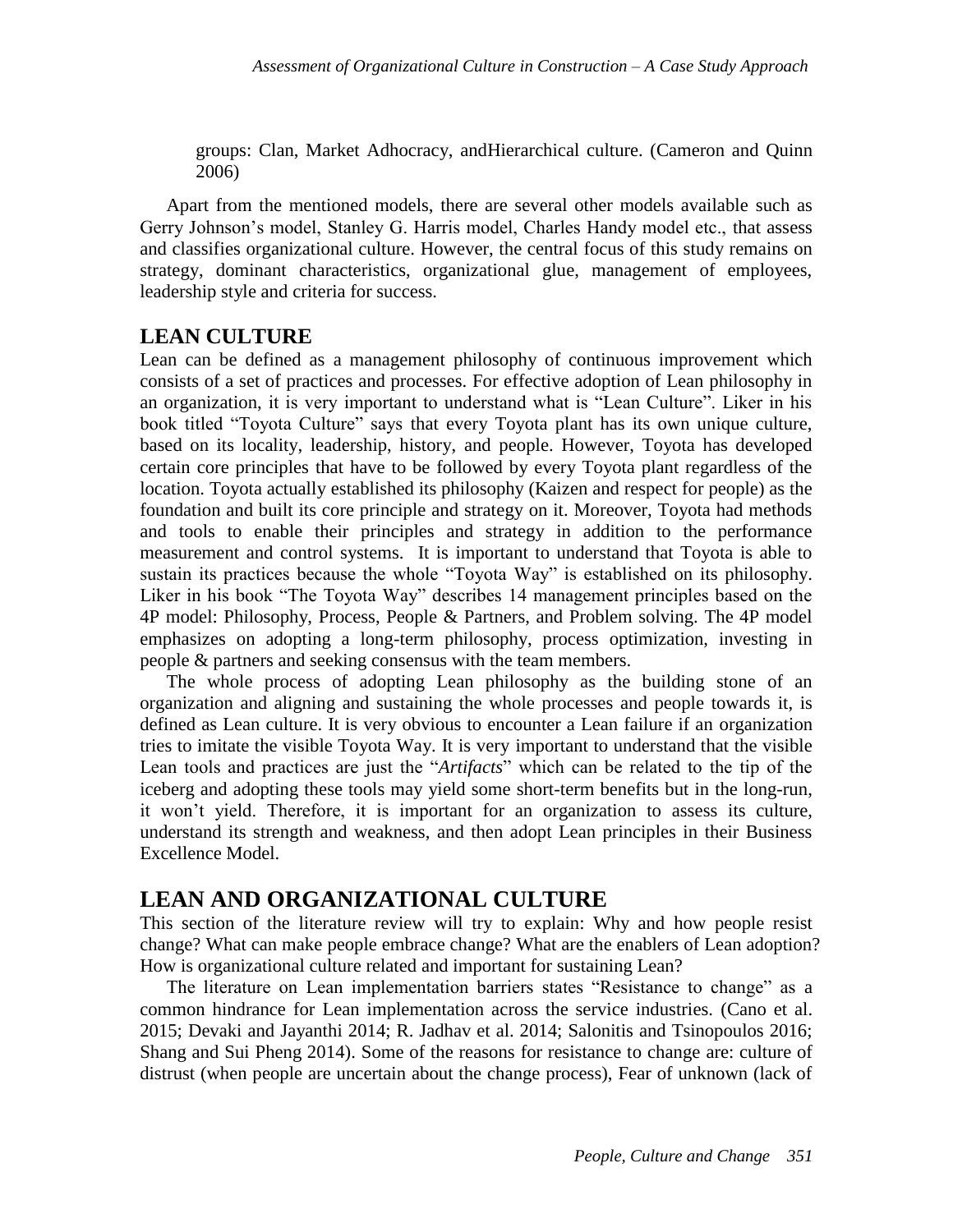clarity about the change process), personality conflicts (conflicts between the Lean expert and the employees), competing commitments, past negative experiences and violation of personal compacts (personal compacts is the relationship between the employees and the management with regard to the mutual obligations and commitments (Strebel 2018)). People resist change by raising vocal opposition, false commitments, poor attitudes, deliberate failures and negative peer pressure. Although there are ways and means by which people resist change, there are certain enablers that can make people embrace change. These enablers are active and visible leadership by senior and middle management, community-based leadership, employee initiative, providing reliable information, training for senior management, positive and strong relationships between workers, employee empowerment and developing employees as an integral part of the organization(Alkhoraif and McLaughlin 2016; Keyser et al. 2016). It can be seen that these enablers are strongly related to the organizational culture. The type of leadership style, the involvement of people in the processes, developing and empowering people are all directly related to the culture of an organization. Few organizations may be able to take these types of initiatives for adopting Lean and few may find it difficult and complicated to cope up with these needed changes. Thus, it calls for an appropriate change management strategy. To implement a change management strategy, it is important to understand, "what you are" and what you should be". In other words, it is necessary to assess and understand the current organizational culture and should be able to fix a desired organizational culture. The journey from the current state to the desired state should be in incremental steps, analyzing the variations and improvement that take place in every step. There has been a study conducted in Brazil to find out the Ideal Lean Culture (Paro and Gerolamo 2017), which managers can use to benchmark the progress of their own journey. However, the study considered only the desired organizational culture for sustaining Lean.

This study will be focusing on understanding the current organizational culture in the construction sector in the Lean implementation context.

### **RESEARCH METHODOLOGY**

This research has employed an exploratory study to understand and assess the organizational culture and the impact of its dimensions in Lean adoption. A large Indian construction company was chosen based on its active program in Lean implementation. Competing Values Framework (CVF) has been chosen to analyze the organizational culture for this study. This frameworkutilizesOrganizational Culture Assessment Instrument (OCAI) for collecting the data in the form of a questionnaire survey. Details of CVF and OCAI has been shared in the next section of this paper. The basic steps involved in CVF are:

- a. Assessment of the current culture
- b. Analysis of the current culture
- c. Setting and scoring the desired culture
- d. Analysing the desired culture
- e. Finding the difference between current vs. desired culture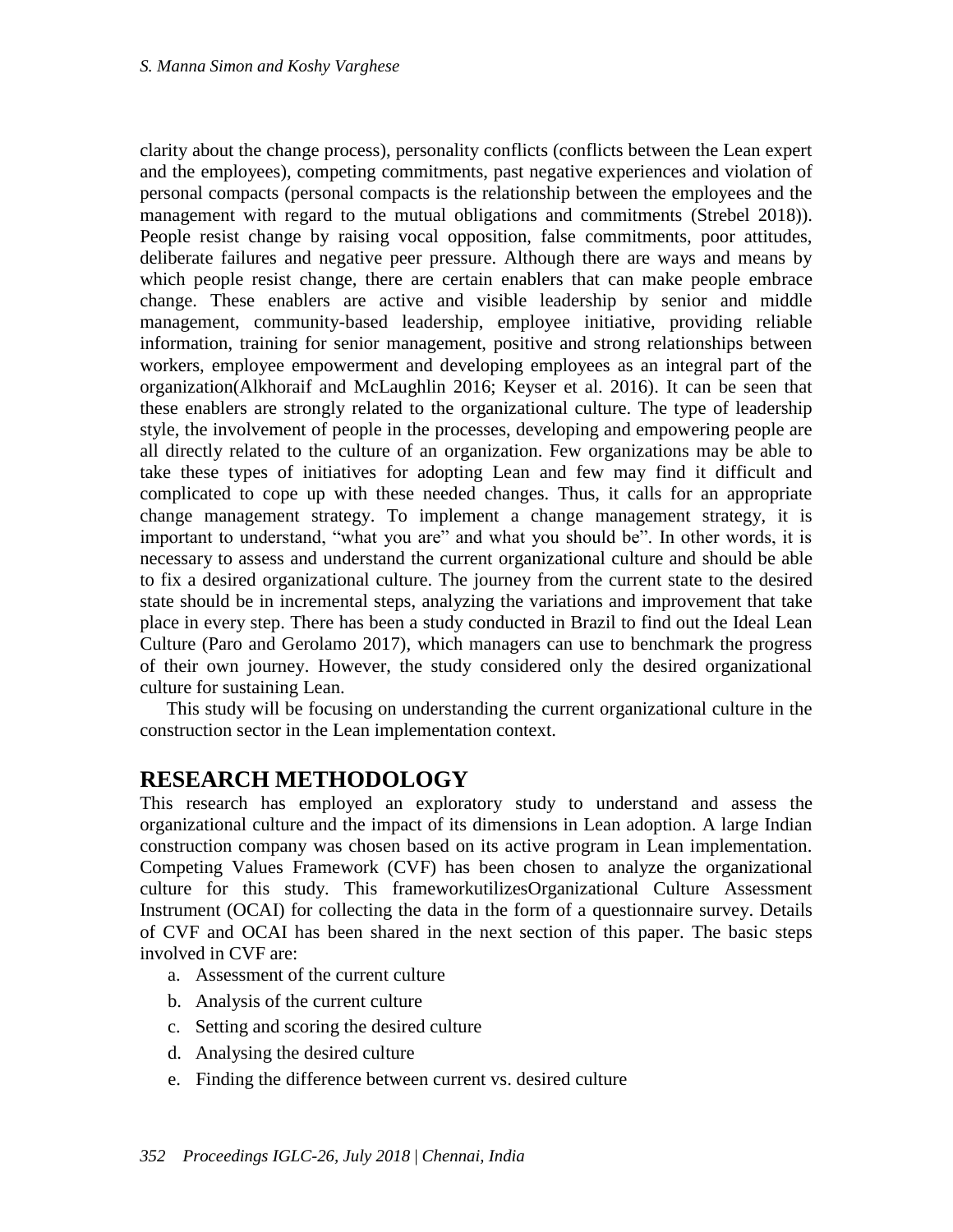But for this study, the desired culture was not assessed and evaluated. The current culture of the organization was focussed. The questionnaire was distributed to 5 members of top management, and 5 members of the middle level. All the employees were asked to score the statements in the scale of 100, for the six different dimensions (Dominant characteristics, Leadership, Organizational glue, management of employees, strategy, Criteria for success) as per the current culture. The score of the first, second, third and fourth statement of each six dimensions was added together to get the total score for Clan, Adhocracy, Market and Hierarchy Culture respectively. After getting the score for each of the six dimensions, the average has been taken for these cultures.

# **COMPETING VALUES FRAMEWORK (CVF)**

CVF is one of the most used and validated model for organizational culture assessment. CVF is a relevant model to understand, how the organization operates and the values that characterize it. As organizational culture is complex, CVF uses two dimensions as shown in Fig 1. One dimension of CVF emphasizes flexibility and stability. The other dimension differentiates an organization's internal focus with an external focus. These dimensions create four quadrants which define the values of an organization (Cameron and Quinn 2006). OCAI assess organizational culture with six key dimensions which are described below:

- a. *Dominant Characteristics:* It defines the level of teamwork, creativity, focus on competition & goals.
- b. *Organizational Leadership:* It defines leadership style.
- c. *Management of Employees:* It defines the level of participation, consensus etc.
- d. *Organizational Glue:* It defines cohesion between people.
- e. *Strategic Emphases:* It defines employee development, stability, goal setting etc.
- f. *Criteria for Success:* It is defined by how success is evaluated (market share, cost, etc.)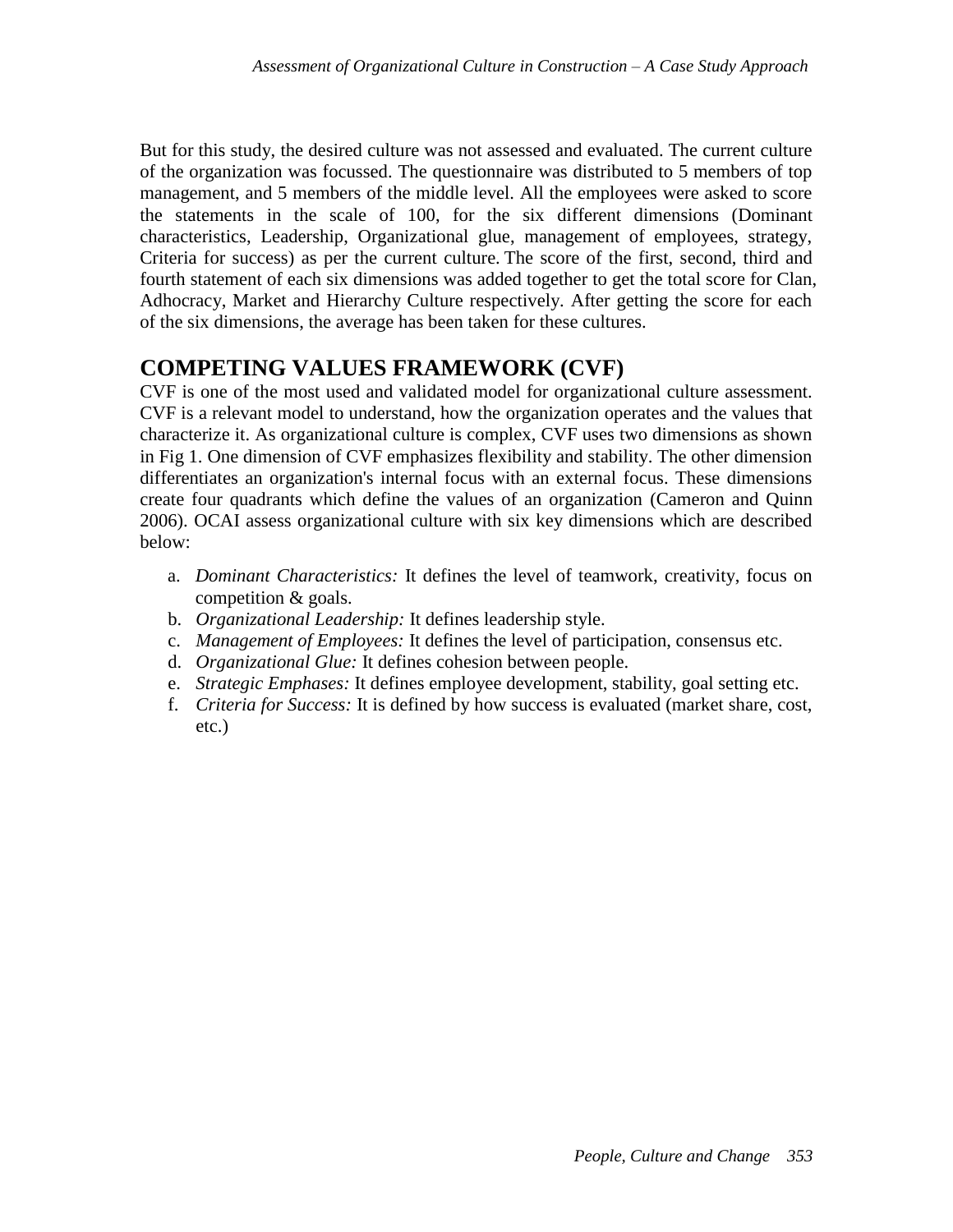

Fig. 1: Competing Values Framework

The scores from the OCAI instrument will help to find out the current organizational culture from the prominent cultures viz. Clan/Adhocracy/Market/Hierarchy culture. The above four organizational cultures are briefly explained below:

- a. *Clan Culture:* This organization has a friendly environment. Leaders are mentors or can be called as facilitators. Groups show loyalty and are more traditional. Employee development and cohesion among the groups are given more priority.
- b. *Hierarchy Culture:* This organization is formal and highly structured. Employee behavior is governed by rules, procedures, and standards. Leaders try to become good coordinators.
- c. *Adhocracy Culture:* This organization is highly dynamic, creative and entrepreneurial. People try to innovate and take risks. Freedom and initiatives are appreciated.
- d. *Market Culture:* This organization is focussed on execution. Employees tend to be competitive & goal oriented. Success and reputation are of high priority.

### **FINDINGS**

From the OCAI analysis, the CVF values are found to be: Clan Culture - 25 points, Adhocracy culture - 12 points, Market culture -17 points and Hierarchy culture - 26 points. The resulting CVF model has been shown in Fig. 2.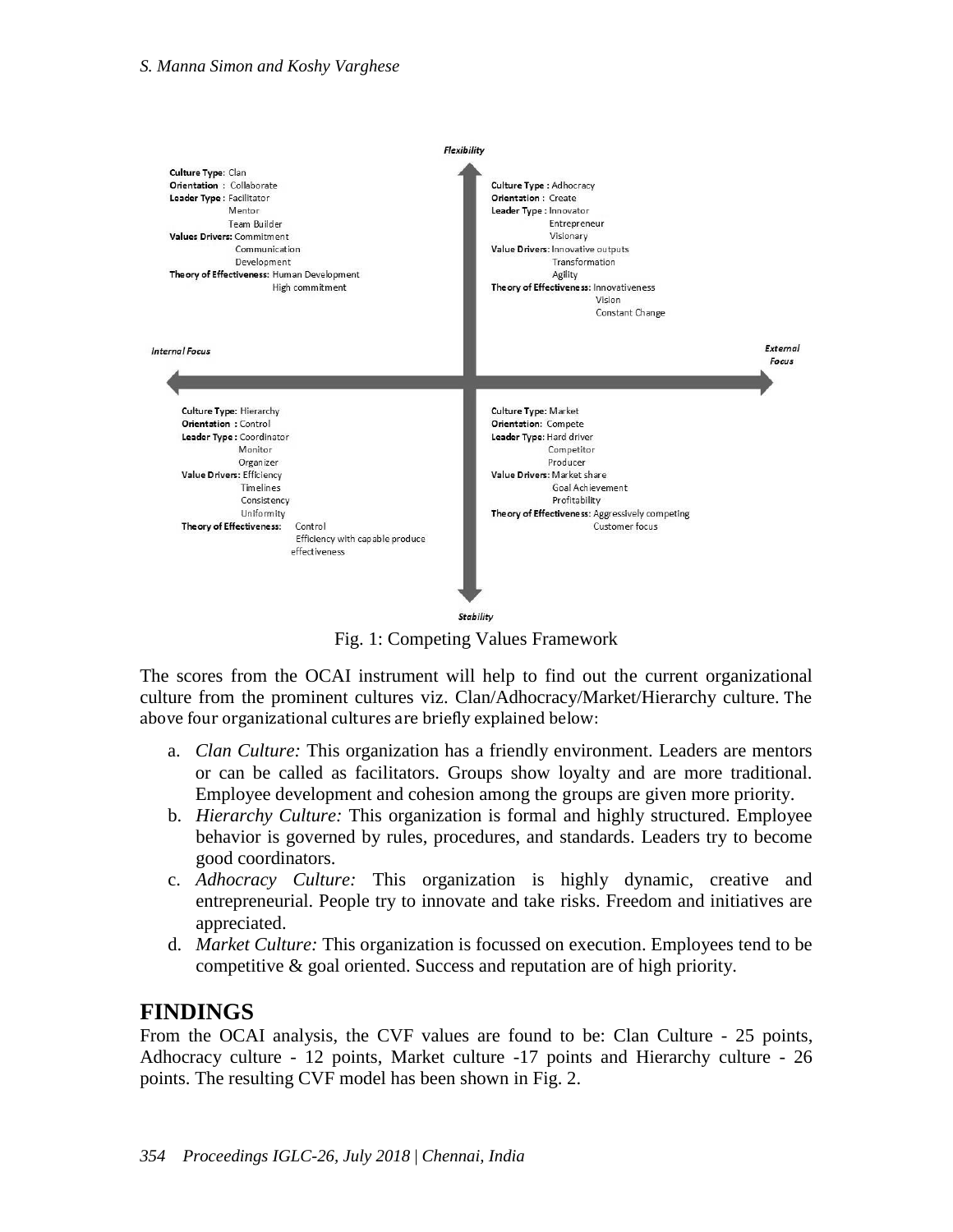

Figure 2: Current culture of the case organization

#### **DISCUSSION**

As mentioned earlier, it is important to align Lean culture with the organizational culture in order to sustain effectiveness of Lean implementations. In a study conducted by Delhi et.al in Lean culture, reported that the behaviour of people changed once they realised that they are not under the direct watch of top management (Delhi et al. 2017). This type of behaviour can be related to fat behaviour as mentioned by Emiliani (Emiliani 1998). A fat behaviour can be related to any behavioural action of a person that adds no value to the processes. e.g.wasteful verbal content, confusion, negativity, ambiguity, deception, inaction etc. It is evident from the observation made by Delhi et.al that there are few behaviours in the employees which does not align with the Lean culture which can be linked to resistance of people to change. From the definition of organizational culture by Schein, it can be inferred that if this type of behaviour continues, it can become the norm of the organization. However, fat behaviour is a threat in sustaining Lean philosophy. In order to have a basic understanding of the dynamics of an organizational culture, its assessment at the current scenario is required.

As already discussed in the earlier section, CVF has been used to assess the organizational culture. The organizational culture dimensions considered in the CVF model are dominant characteristics, organizational leadership, management of employees, organizational glue, strategic emphases and criteria for success.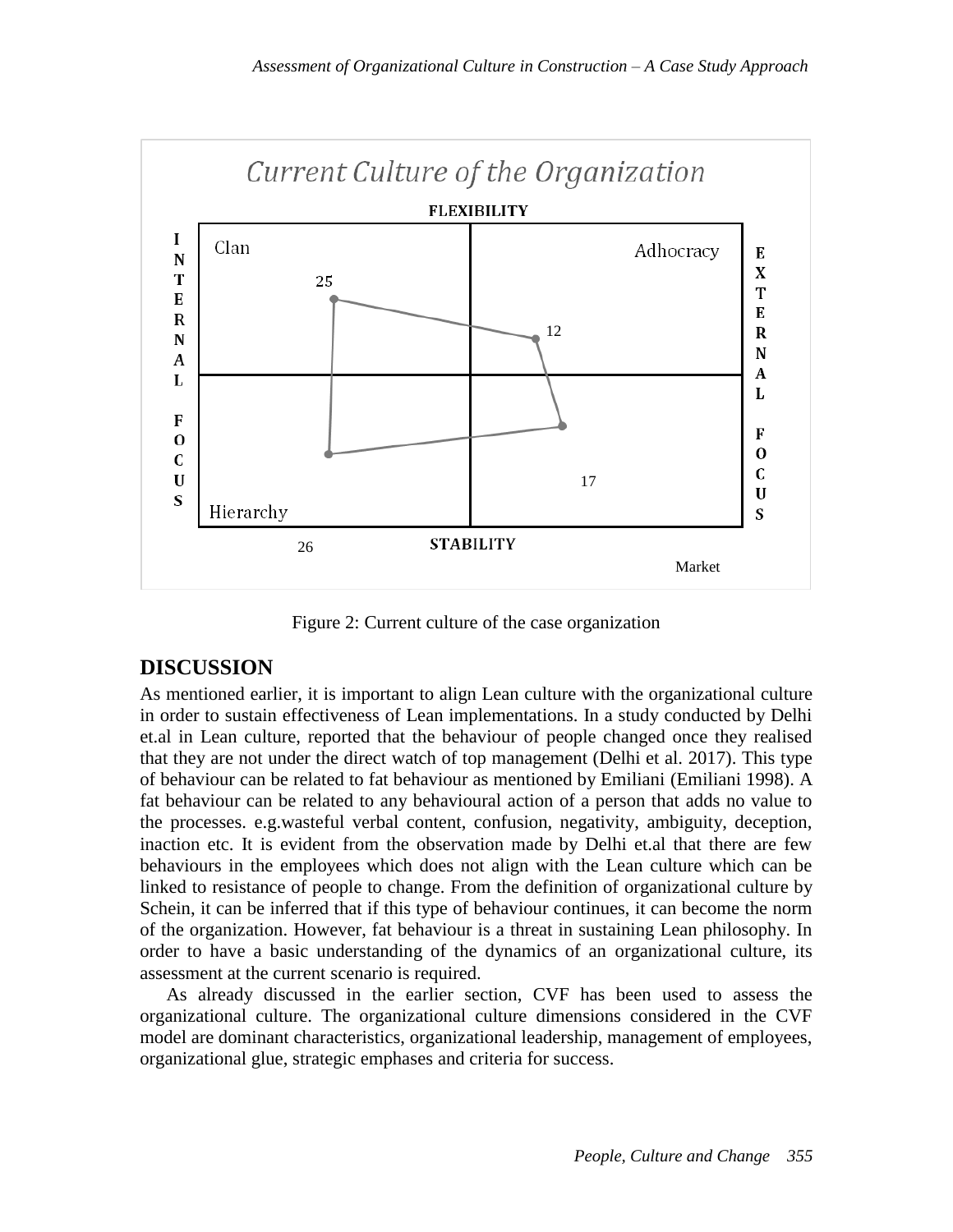As per the results obtained by the survey, it has been observed that the CVF values for hierarchical and clan culture is approximately equal. On further analysis, it is found that the perception and views of employees of different management levels are different. Top management employees view the organizational culture as clan whereas the middle management employees view it as hierarchical. The top management believesthat the organization is more formal and collaborated, and the procedures and standards govern the working of the organization; whereas the employees of middle management level perceive that the organization is more goal oriented and the leaders are demanding.

Further analysis has been done with respect to the six dimensions of the CVF model, in order to understand the impact of these dimensions on the overall organizational culture. The results of detailed investigation are explained below:

*Dominant characteristics:* Weightage given to the organization for being a controlled and structured place, governed by formal procedures is very high, compared to the weightage given to the characteristics of clan culture. It is clear that this dimension resembles the characteristics of a hierarchical culture.

*Organizational leadership:* Weightage given for leadership to exemplify mentoring, facilitating or nurturing is almost equal to the weightage given to leadership that coordinates and organizes the smooth running. So, in this case, it is not possible to differentiate if the organization exhibits the characteristics of clan or hierarchical culture.

*Management of employees:* From the result, it can be clearly stated that the management style in the organization is characterized by team work, consensus and participation which resembles the characteristics of clan culture.

*Organizational glue, Strategic emphases, Criteria for Success:* The weightages for the characteristics of hierarchical and clan culture for this dimension are approximately equal to the each other. Thus, further investigation is needed to understand the impact of this parameter.

It is not possible to draw any definitive conclusions in this study. The type of organizational culture required for sustaining lean is not simplistic but a complex multidimensional issue. But, the present study helps to understand that there are different perceptions about organizational culture among the employees. It also highlights the need for detailed research in the area to find the implications of various other cultural dimensions apart from the six dimensions of CVF.

#### **SUMMARY & FURTHER WORK**

This study has adopted an exploratory research methodology to understand the organizational culture in the construction sector with respect to Lean adoption. The study helped to understand that the perception of employees regarding the organizational culture at different management levels varies, which is a potential threat to sustain Lean.

The study is limited to a case with less number of respondents for the survey and interviews. Further detailed investigation has to be done to understand the impact of cultural dimensions on the organizational culture.